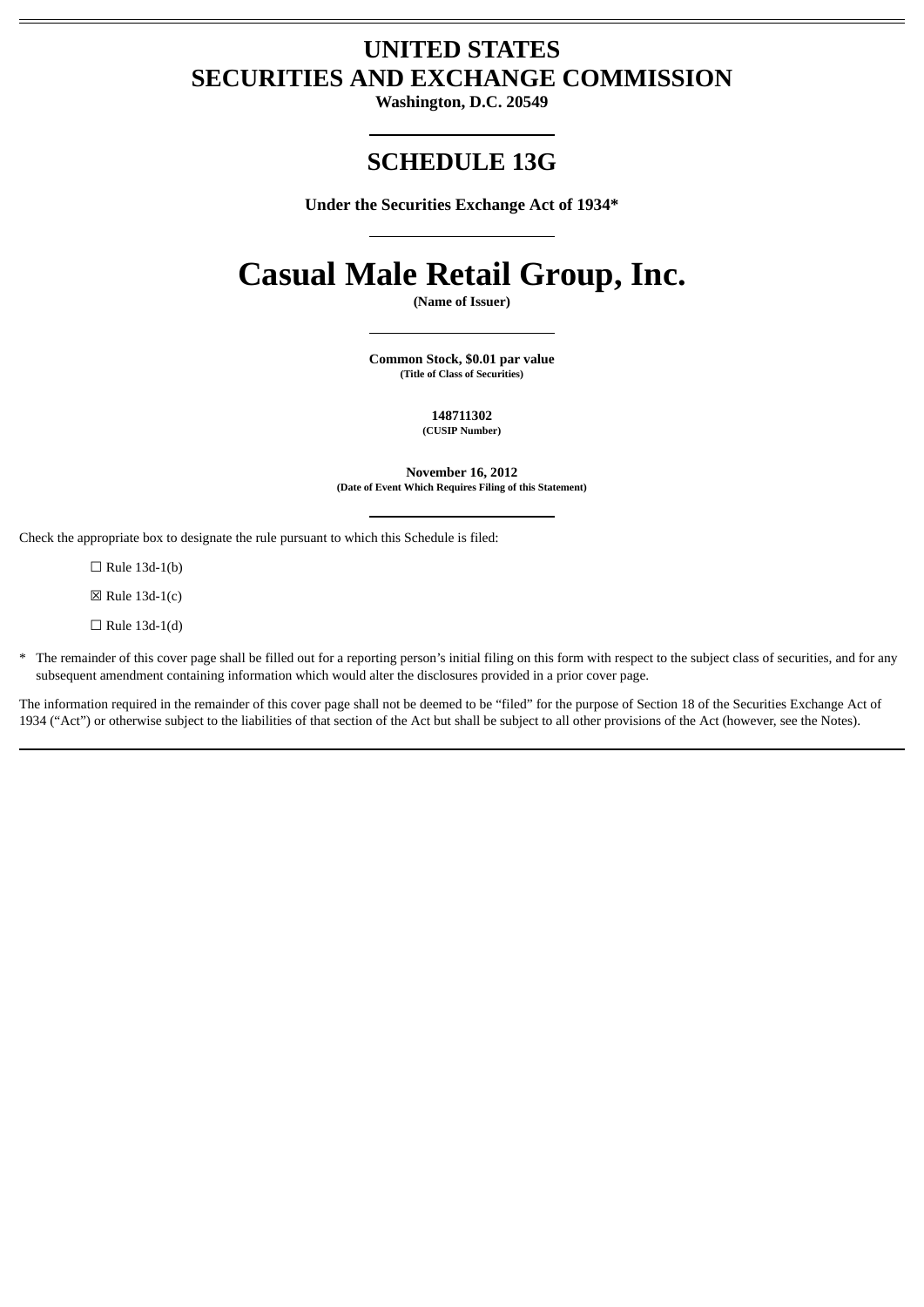|     | <b>UUUII INU. 140/11JUZ</b>                                                                |                  |                                                              |  |
|-----|--------------------------------------------------------------------------------------------|------------------|--------------------------------------------------------------|--|
|     | Names of Reporting Persons                                                                 |                  |                                                              |  |
|     | <b>Coliseum Capital Management, LLC</b>                                                    |                  |                                                              |  |
| 2.  | Check the Appropriate Box if a Member of a Group (See Instructions)                        |                  |                                                              |  |
|     | (a) $\Box$                                                                                 |                  | $(b) \boxtimes$                                              |  |
| 3.  | <b>SEC Use Only</b>                                                                        |                  |                                                              |  |
| 4   |                                                                                            |                  | Citizenship or Place of Organization                         |  |
|     | <b>Delaware</b>                                                                            |                  |                                                              |  |
|     |                                                                                            | 5.               | Sole Voting Power                                            |  |
|     | Number of                                                                                  |                  | 0                                                            |  |
|     | <b>Shares</b>                                                                              | 6.               | <b>Shared Voting Power</b>                                   |  |
|     | Beneficially<br>Owned by                                                                   |                  | 2,451,501                                                    |  |
|     | Each<br>Reporting                                                                          | 7.               | Sole Dispositive Power                                       |  |
|     | Person                                                                                     |                  | $\bf{0}$                                                     |  |
|     | With                                                                                       | $\overline{8}$ . | <b>Shared Dispositive Power</b>                              |  |
|     |                                                                                            |                  | 2,451,501                                                    |  |
| 9.  |                                                                                            |                  | Aggregate Amount Beneficially Owned by Each Reporting Person |  |
|     | 2,451,501                                                                                  |                  |                                                              |  |
| 10  | Check if the Aggregate Amount in Row (9) Excludes Certain Shares (See Instructions) $\Box$ |                  |                                                              |  |
| 11. | Percent of Class Represented by Amount in Row (9)                                          |                  |                                                              |  |
|     | 5.0%                                                                                       |                  |                                                              |  |
| 12. |                                                                                            |                  | Type of Reporting Person (See Instructions)                  |  |
|     | 00, IA                                                                                     |                  |                                                              |  |
|     |                                                                                            |                  |                                                              |  |

Page 2 of 12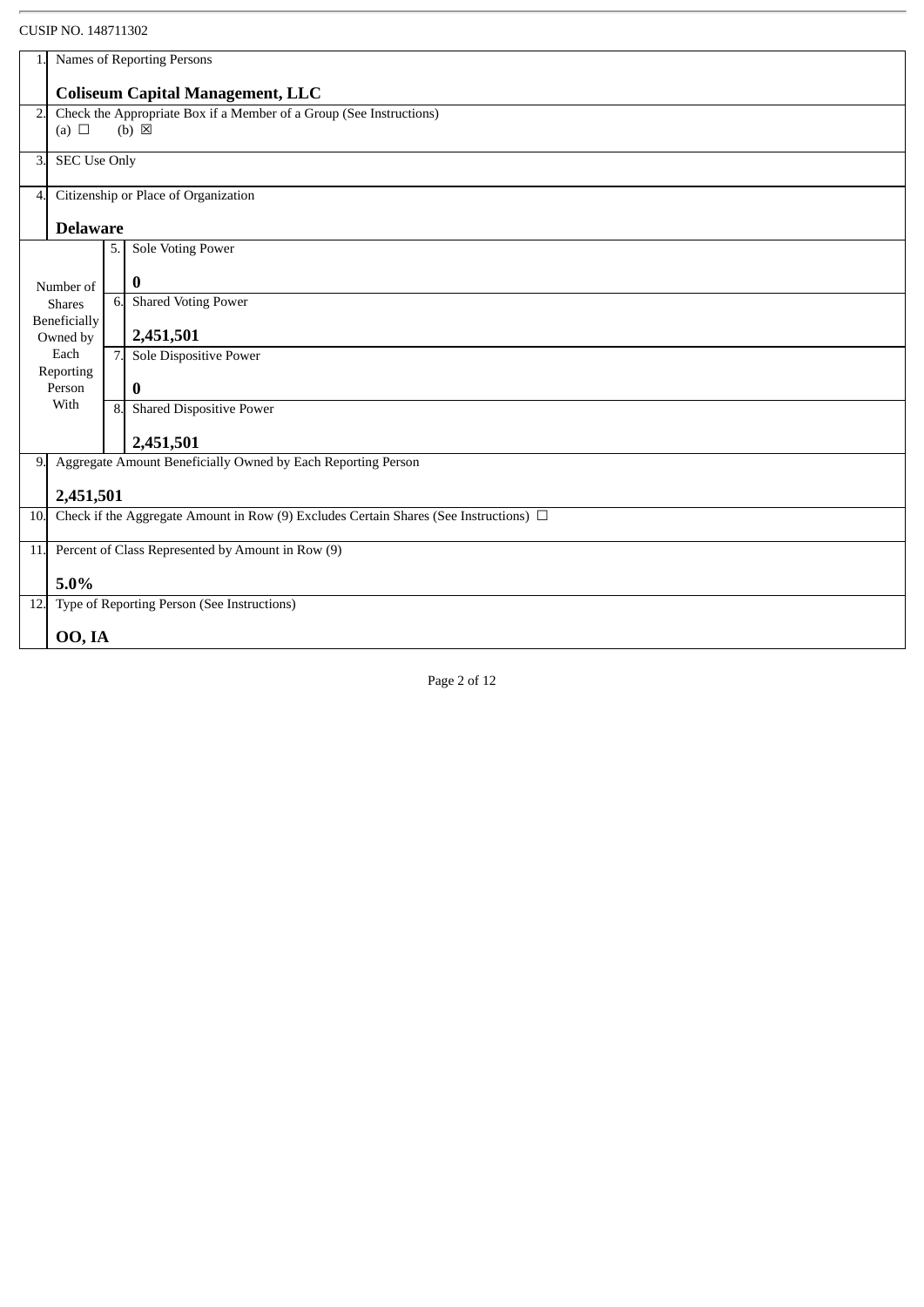| OUJIL INU. ITU/ILJUZ                 |                                                                                                         |                                                                 |  |  |  |
|--------------------------------------|---------------------------------------------------------------------------------------------------------|-----------------------------------------------------------------|--|--|--|
| 1.1                                  | Names of Reporting Persons                                                                              |                                                                 |  |  |  |
|                                      | <b>Coliseum Capital, LLC</b>                                                                            |                                                                 |  |  |  |
| 2.                                   | Check the Appropriate Box if a Member of a Group (See Instructions)                                     |                                                                 |  |  |  |
| (a) $\Box$                           |                                                                                                         | $(b) \boxtimes$                                                 |  |  |  |
| <b>SEC Use Only</b><br>З.            |                                                                                                         |                                                                 |  |  |  |
|                                      |                                                                                                         |                                                                 |  |  |  |
| $\overline{4}$ .                     |                                                                                                         | Citizenship or Place of Organization                            |  |  |  |
|                                      |                                                                                                         |                                                                 |  |  |  |
| <b>Delaware</b>                      |                                                                                                         |                                                                 |  |  |  |
|                                      | 5.                                                                                                      | Sole Voting Power                                               |  |  |  |
|                                      |                                                                                                         | $\bf{0}$                                                        |  |  |  |
| Number of                            | 6.                                                                                                      | <b>Shared Voting Power</b>                                      |  |  |  |
| <b>Shares</b><br><b>Beneficially</b> |                                                                                                         |                                                                 |  |  |  |
| Owned by                             |                                                                                                         | 1,533,704                                                       |  |  |  |
| Each                                 | 7.                                                                                                      | Sole Dispositive Power                                          |  |  |  |
| Reporting                            |                                                                                                         |                                                                 |  |  |  |
| Person<br>With                       |                                                                                                         | $\bf{0}$                                                        |  |  |  |
|                                      | 8.                                                                                                      | <b>Shared Dispositive Power</b>                                 |  |  |  |
|                                      |                                                                                                         | 1,533,704                                                       |  |  |  |
|                                      |                                                                                                         | 9. Aggregate Amount Beneficially Owned by Each Reporting Person |  |  |  |
|                                      |                                                                                                         |                                                                 |  |  |  |
| <b>10.</b>                           | 1,533,704<br>Check if the Aggregate Amount in Row (9) Excludes Certain Shares (See Instructions) $\Box$ |                                                                 |  |  |  |
|                                      |                                                                                                         |                                                                 |  |  |  |
|                                      | 11. Percent of Class Represented by Amount in Row (9)                                                   |                                                                 |  |  |  |
|                                      | 3.2%                                                                                                    |                                                                 |  |  |  |
|                                      | 12. Type of Reporting Person (See Instructions)                                                         |                                                                 |  |  |  |
|                                      |                                                                                                         |                                                                 |  |  |  |
| 00                                   |                                                                                                         |                                                                 |  |  |  |
|                                      |                                                                                                         |                                                                 |  |  |  |

Page 3 of 12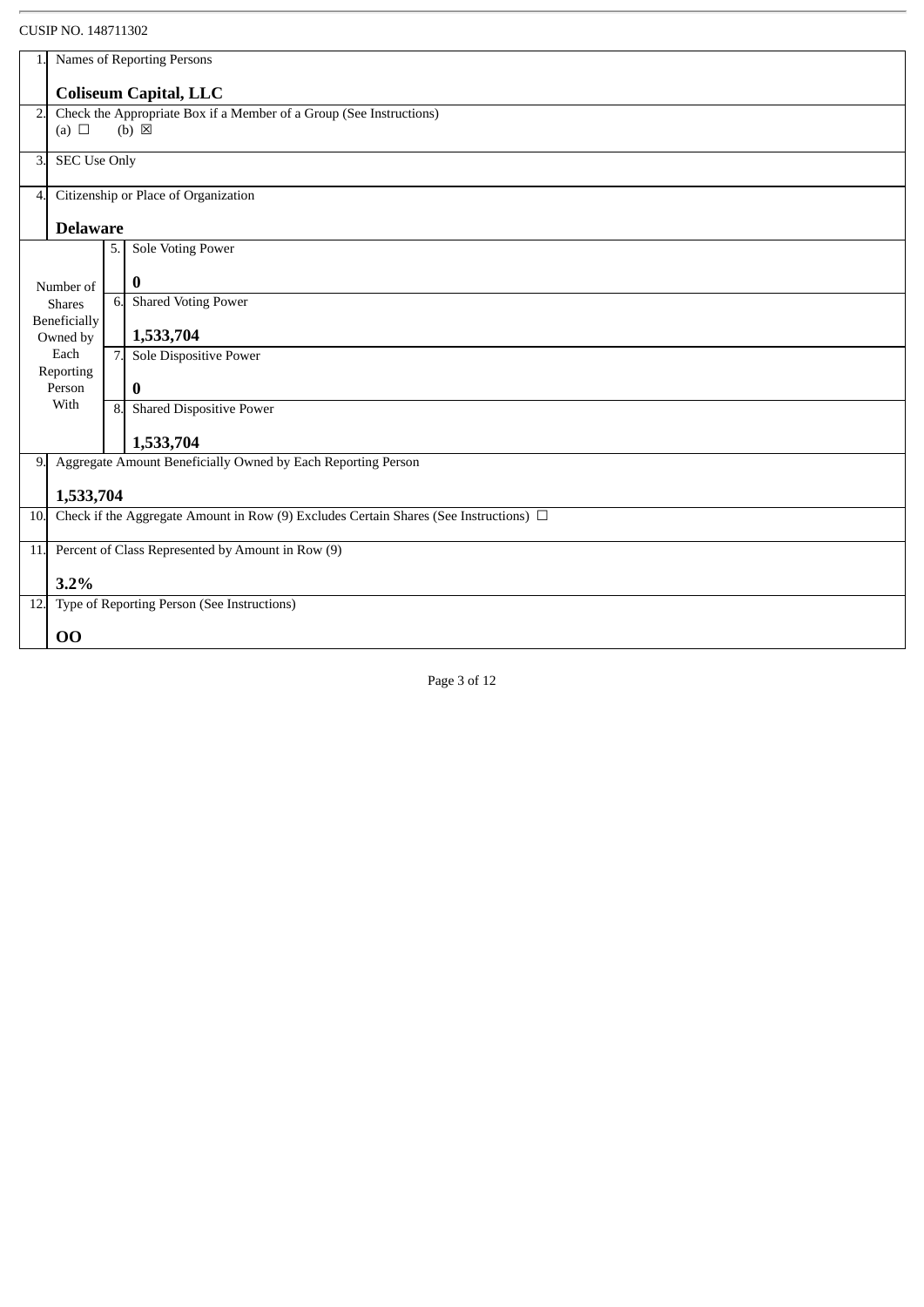|     | Names of Reporting Persons                                                                 |    |                                                                 |  |  |
|-----|--------------------------------------------------------------------------------------------|----|-----------------------------------------------------------------|--|--|
|     | <b>Coliseum Capital Partners, L.P.</b>                                                     |    |                                                                 |  |  |
| 2.  | Check the Appropriate Box if a Member of a Group (See Instructions)                        |    |                                                                 |  |  |
|     | (a) $\Box$                                                                                 |    | $(b) \boxtimes$                                                 |  |  |
| 3.  | <b>SEC Use Only</b>                                                                        |    |                                                                 |  |  |
| 4   |                                                                                            |    | Citizenship or Place of Organization                            |  |  |
|     | <b>Delaware</b>                                                                            |    |                                                                 |  |  |
|     |                                                                                            | 5. | <b>Sole Voting Power</b>                                        |  |  |
|     | Number of                                                                                  |    | 0                                                               |  |  |
|     | <b>Shares</b>                                                                              | 6. | <b>Shared Voting Power</b>                                      |  |  |
|     | <b>Beneficially</b><br>Owned by                                                            |    | 1,516,661                                                       |  |  |
|     | Each                                                                                       | 7. | Sole Dispositive Power                                          |  |  |
|     | Reporting<br>Person                                                                        |    | $\bf{0}$                                                        |  |  |
|     | With                                                                                       | 8. | <b>Shared Dispositive Power</b>                                 |  |  |
|     |                                                                                            |    | 1,516,661                                                       |  |  |
|     |                                                                                            |    | 9. Aggregate Amount Beneficially Owned by Each Reporting Person |  |  |
|     | 1,516,661                                                                                  |    |                                                                 |  |  |
| 10. | Check if the Aggregate Amount in Row (9) Excludes Certain Shares (See Instructions) $\Box$ |    |                                                                 |  |  |
|     | 11. Percent of Class Represented by Amount in Row (9)                                      |    |                                                                 |  |  |
|     | 3.1%                                                                                       |    |                                                                 |  |  |
|     |                                                                                            |    | 12. Type of Reporting Person (See Instructions)                 |  |  |
|     | PN                                                                                         |    |                                                                 |  |  |
|     |                                                                                            |    |                                                                 |  |  |

Page 4 of 12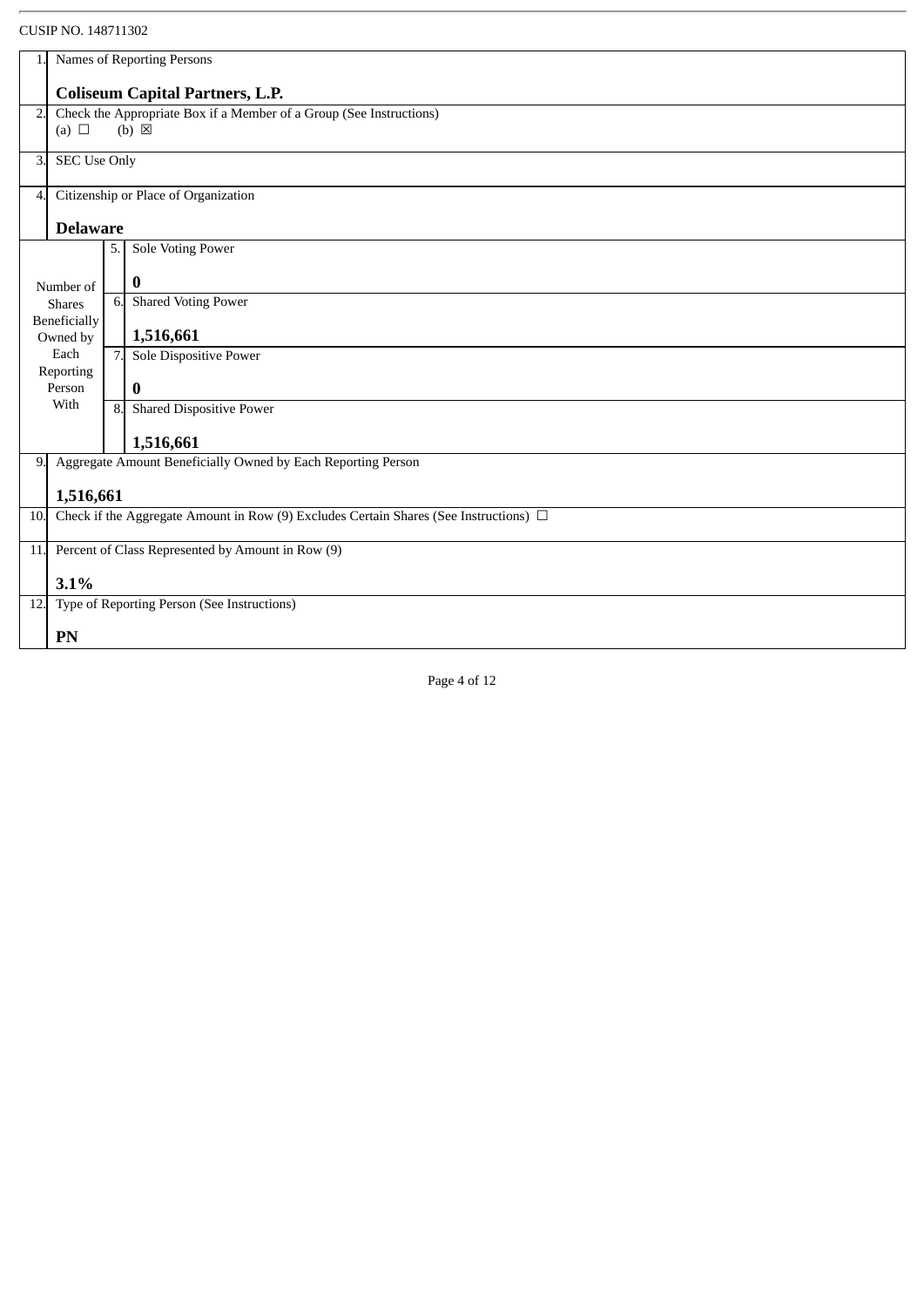|     | <b>COOIF INO. 140/11002</b>                                                                |                                                              |  |  |
|-----|--------------------------------------------------------------------------------------------|--------------------------------------------------------------|--|--|
|     | Names of Reporting Persons                                                                 |                                                              |  |  |
|     | <b>Coliseum Capital Partners II, L.P.</b>                                                  |                                                              |  |  |
| 2.  | Check the Appropriate Box if a Member of a Group (See Instructions)                        |                                                              |  |  |
|     | (a) $\Box$                                                                                 | $(b) \boxtimes$                                              |  |  |
| 3   | <b>SEC Use Only</b>                                                                        |                                                              |  |  |
| 4   |                                                                                            | Citizenship or Place of Organization                         |  |  |
|     | <b>Delaware</b>                                                                            |                                                              |  |  |
|     |                                                                                            | Sole Voting Power<br>5.                                      |  |  |
|     | Number of                                                                                  | 0                                                            |  |  |
|     | <b>Shares</b>                                                                              | <b>Shared Voting Power</b><br>6.                             |  |  |
|     | Beneficially<br>Owned by                                                                   | 17,043                                                       |  |  |
|     | Each<br>Reporting                                                                          | Sole Dispositive Power<br>7.                                 |  |  |
|     | Person                                                                                     | $\bf{0}$                                                     |  |  |
|     | With                                                                                       | <b>Shared Dispositive Power</b><br>8.                        |  |  |
|     |                                                                                            | 17,043                                                       |  |  |
| 9.  |                                                                                            | Aggregate Amount Beneficially Owned by Each Reporting Person |  |  |
|     | 17,043                                                                                     |                                                              |  |  |
| 10. | Check if the Aggregate Amount in Row (9) Excludes Certain Shares (See Instructions) $\Box$ |                                                              |  |  |
| 11. | Percent of Class Represented by Amount in Row (9)                                          |                                                              |  |  |
|     | 0.04%                                                                                      |                                                              |  |  |
|     |                                                                                            | 12. Type of Reporting Person (See Instructions)              |  |  |
|     | PN                                                                                         |                                                              |  |  |
|     |                                                                                            |                                                              |  |  |

Page 5 of 12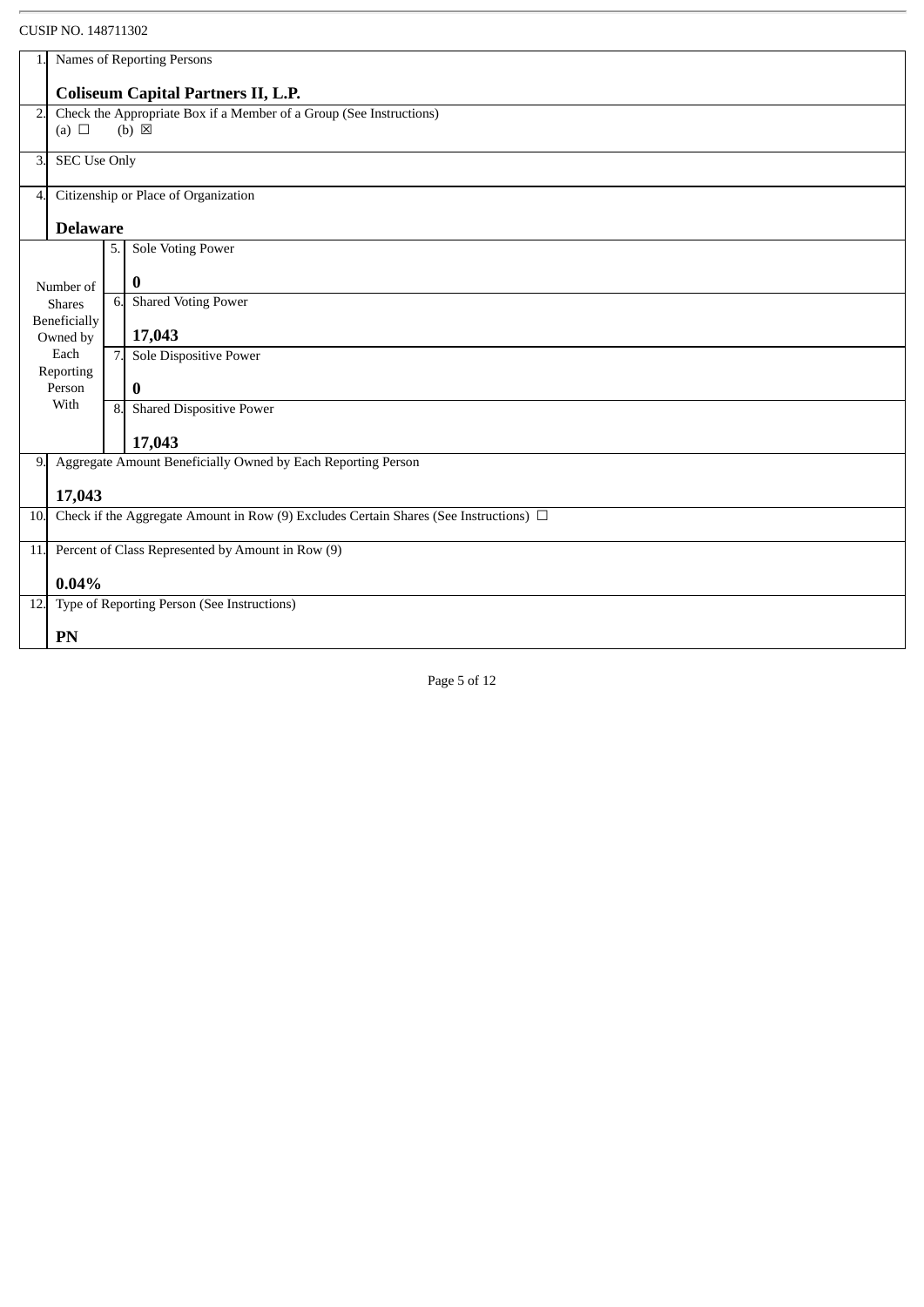|                                               | Names of Reporting Persons                                                                 |    |                                                              |  |  |
|-----------------------------------------------|--------------------------------------------------------------------------------------------|----|--------------------------------------------------------------|--|--|
|                                               | <b>Blackwell Partners, LLC</b>                                                             |    |                                                              |  |  |
| 2.                                            | Check the Appropriate Box if a Member of a Group (See Instructions)                        |    |                                                              |  |  |
|                                               | (a) $\Box$                                                                                 |    | $(b) \boxtimes$                                              |  |  |
| З.                                            | <b>SEC Use Only</b>                                                                        |    |                                                              |  |  |
| 4.                                            |                                                                                            |    | Citizenship or Place of Organization                         |  |  |
|                                               | Georgia                                                                                    |    |                                                              |  |  |
|                                               |                                                                                            | 5. | Sole Voting Power                                            |  |  |
|                                               | Number of                                                                                  |    | 0                                                            |  |  |
|                                               | <b>Shares</b>                                                                              | 6. | <b>Shared Voting Power</b>                                   |  |  |
|                                               | Beneficially<br>Owned by                                                                   |    | 917,797                                                      |  |  |
|                                               | Each                                                                                       | 7. | Sole Dispositive Power                                       |  |  |
|                                               | Reporting<br>Person                                                                        |    | $\bf{0}$                                                     |  |  |
| With<br>8.<br><b>Shared Dispositive Power</b> |                                                                                            |    |                                                              |  |  |
|                                               |                                                                                            |    | 917,797                                                      |  |  |
| 9.                                            |                                                                                            |    | Aggregate Amount Beneficially Owned by Each Reporting Person |  |  |
|                                               | 917,797                                                                                    |    |                                                              |  |  |
| 10.                                           | Check if the Aggregate Amount in Row (9) Excludes Certain Shares (See Instructions) $\Box$ |    |                                                              |  |  |
|                                               | 11. Percent of Class Represented by Amount in Row (9)                                      |    |                                                              |  |  |
|                                               | 1.9%                                                                                       |    |                                                              |  |  |
| 12.                                           |                                                                                            |    | Type of Reporting Person (See Instructions)                  |  |  |
|                                               | 00                                                                                         |    |                                                              |  |  |

Page 6 of 12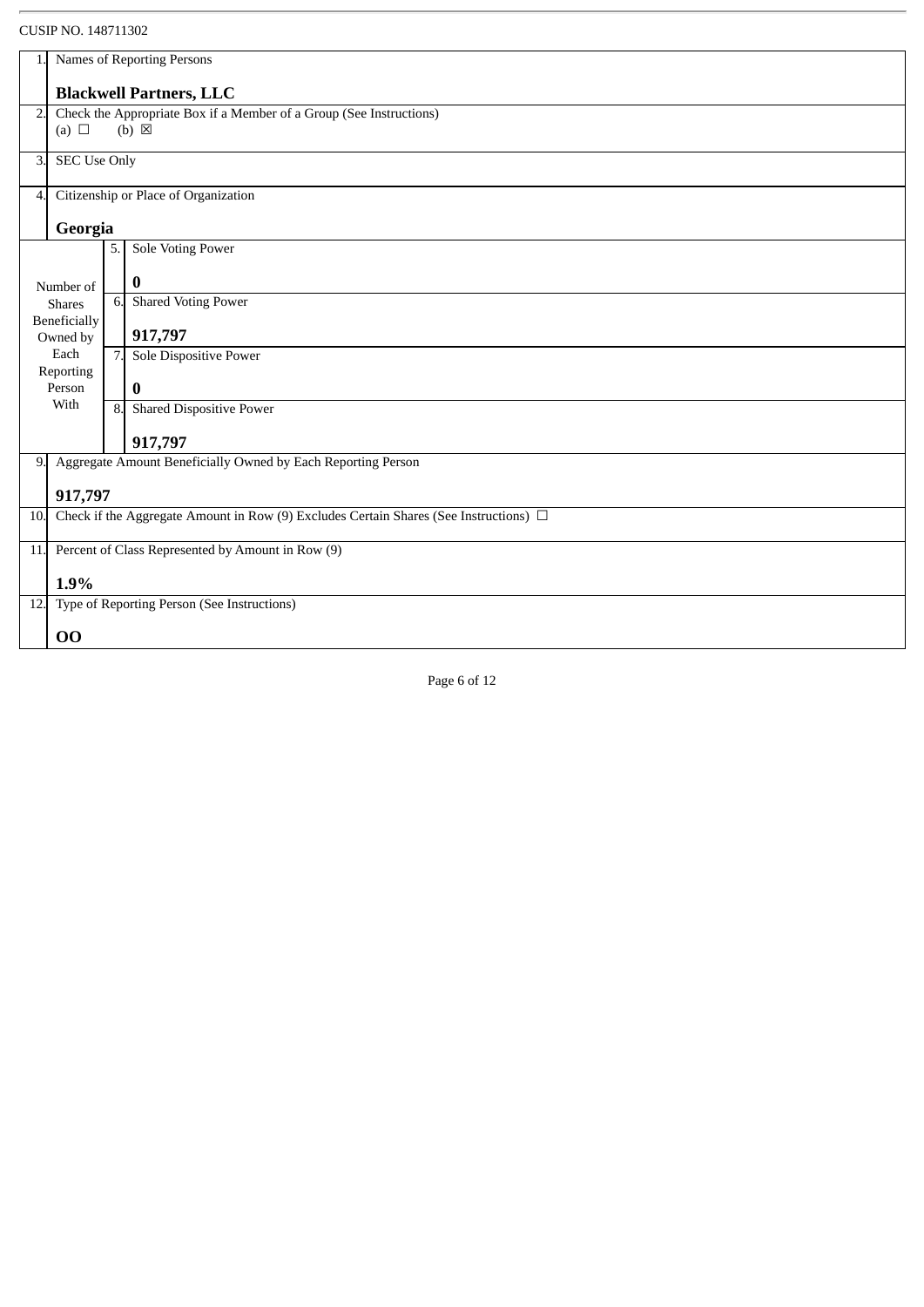|     |                                                                                            | COSII ITO. 1707 11902 |                                                              |  |  |
|-----|--------------------------------------------------------------------------------------------|-----------------------|--------------------------------------------------------------|--|--|
|     | Names of Reporting Persons                                                                 |                       |                                                              |  |  |
|     | <b>Adam Gray</b>                                                                           |                       |                                                              |  |  |
| 2.  | Check the Appropriate Box if a Member of a Group (See Instructions)                        |                       |                                                              |  |  |
|     | (a) $\Box$                                                                                 |                       | $(b) \boxtimes$                                              |  |  |
| 3.  | <b>SEC Use Only</b>                                                                        |                       |                                                              |  |  |
| 4   |                                                                                            |                       | Citizenship or Place of Organization                         |  |  |
|     | <b>United States</b>                                                                       |                       |                                                              |  |  |
|     |                                                                                            | 5.                    | Sole Voting Power                                            |  |  |
|     | Number of                                                                                  |                       | $\bf{0}$                                                     |  |  |
|     | <b>Shares</b>                                                                              | 6.                    | <b>Shared Voting Power</b>                                   |  |  |
|     | Beneficially<br>Owned by                                                                   |                       | 2,451,501                                                    |  |  |
|     | Each<br>Reporting                                                                          | 7.                    | Sole Dispositive Power                                       |  |  |
|     | Person                                                                                     |                       | $\bf{0}$                                                     |  |  |
|     | With                                                                                       | 8.                    | <b>Shared Dispositive Power</b>                              |  |  |
|     |                                                                                            |                       | 2,451,501                                                    |  |  |
| 9.  |                                                                                            |                       | Aggregate Amount Beneficially Owned by Each Reporting Person |  |  |
|     | 2,451,501                                                                                  |                       |                                                              |  |  |
| 10. | Check if the Aggregate Amount in Row (9) Excludes Certain Shares (See Instructions) $\Box$ |                       |                                                              |  |  |
| 11. | Percent of Class Represented by Amount in Row (9)                                          |                       |                                                              |  |  |
|     | 5.0%                                                                                       |                       |                                                              |  |  |
| 12. | Type of Reporting Person (See Instructions)                                                |                       |                                                              |  |  |
|     | IN                                                                                         |                       |                                                              |  |  |
|     |                                                                                            |                       |                                                              |  |  |

Page 7 of 12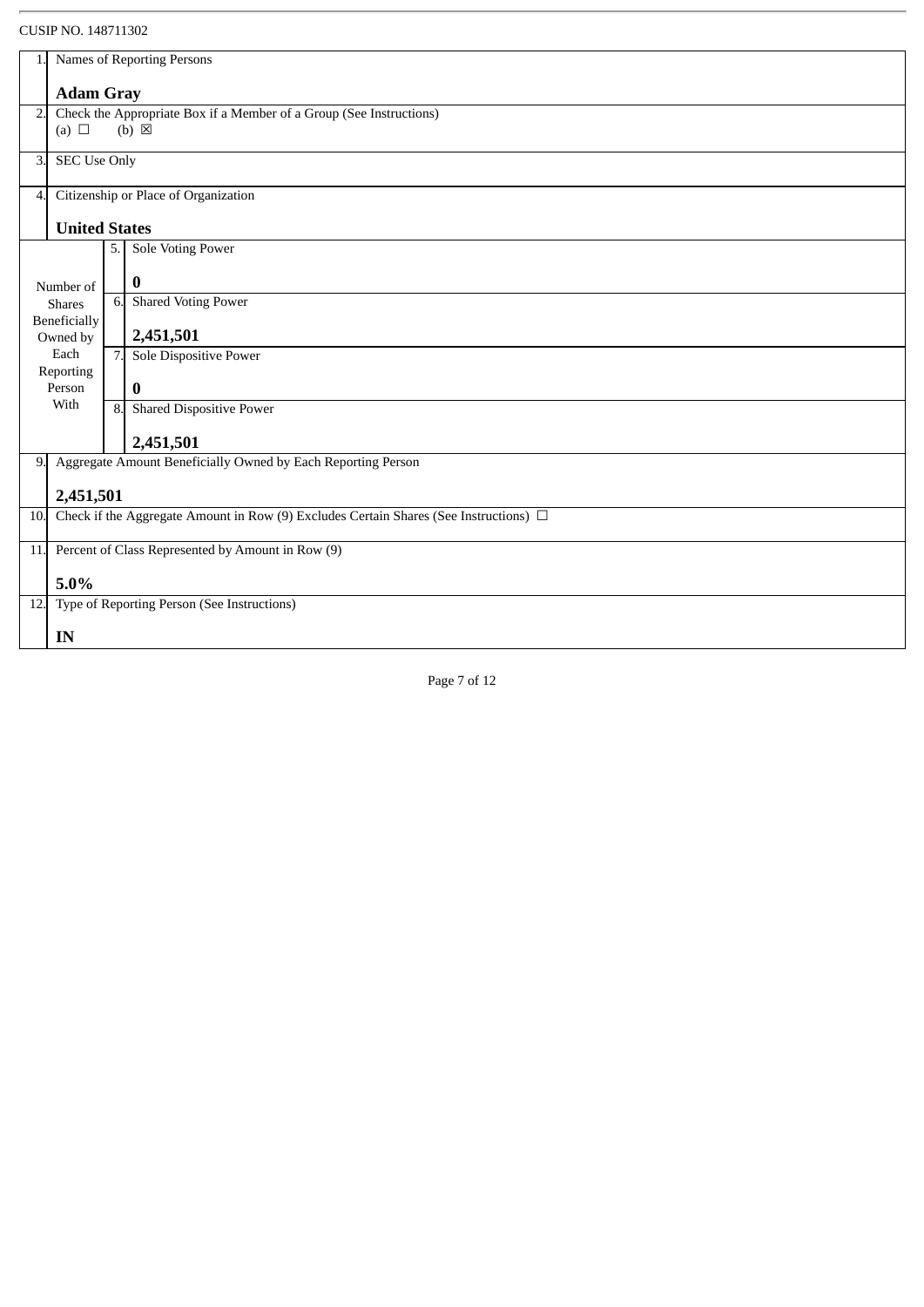|     | Names of Reporting Persons                                                                 |    |                                                                 |  |  |
|-----|--------------------------------------------------------------------------------------------|----|-----------------------------------------------------------------|--|--|
|     | <b>Christopher Shackelton</b>                                                              |    |                                                                 |  |  |
| 2.  | Check the Appropriate Box if a Member of a Group (See Instructions)                        |    |                                                                 |  |  |
|     | (a) $\Box$                                                                                 |    | $(b) \boxtimes$                                                 |  |  |
| 3.  | <b>SEC Use Only</b>                                                                        |    |                                                                 |  |  |
| 4   |                                                                                            |    | Citizenship or Place of Organization                            |  |  |
|     | <b>United States</b>                                                                       |    |                                                                 |  |  |
|     |                                                                                            | 5. | <b>Sole Voting Power</b>                                        |  |  |
|     | Number of                                                                                  |    | 0                                                               |  |  |
|     | <b>Shares</b>                                                                              | 6. | <b>Shared Voting Power</b>                                      |  |  |
|     | Beneficially<br>Owned by                                                                   |    | 2,451,501                                                       |  |  |
|     | Each                                                                                       | 7. | Sole Dispositive Power                                          |  |  |
|     | Reporting<br>Person                                                                        |    | $\bf{0}$                                                        |  |  |
|     | With                                                                                       |    | <b>Shared Dispositive Power</b>                                 |  |  |
|     |                                                                                            |    | 2,451,501                                                       |  |  |
|     |                                                                                            |    | 9. Aggregate Amount Beneficially Owned by Each Reporting Person |  |  |
|     | 2,451,501                                                                                  |    |                                                                 |  |  |
| 10. | Check if the Aggregate Amount in Row (9) Excludes Certain Shares (See Instructions) $\Box$ |    |                                                                 |  |  |
|     | 11. Percent of Class Represented by Amount in Row (9)                                      |    |                                                                 |  |  |
|     | 5.0%                                                                                       |    |                                                                 |  |  |
|     |                                                                                            |    | 12. Type of Reporting Person (See Instructions)                 |  |  |
|     | IN                                                                                         |    |                                                                 |  |  |
|     |                                                                                            |    |                                                                 |  |  |

Page 8 of 12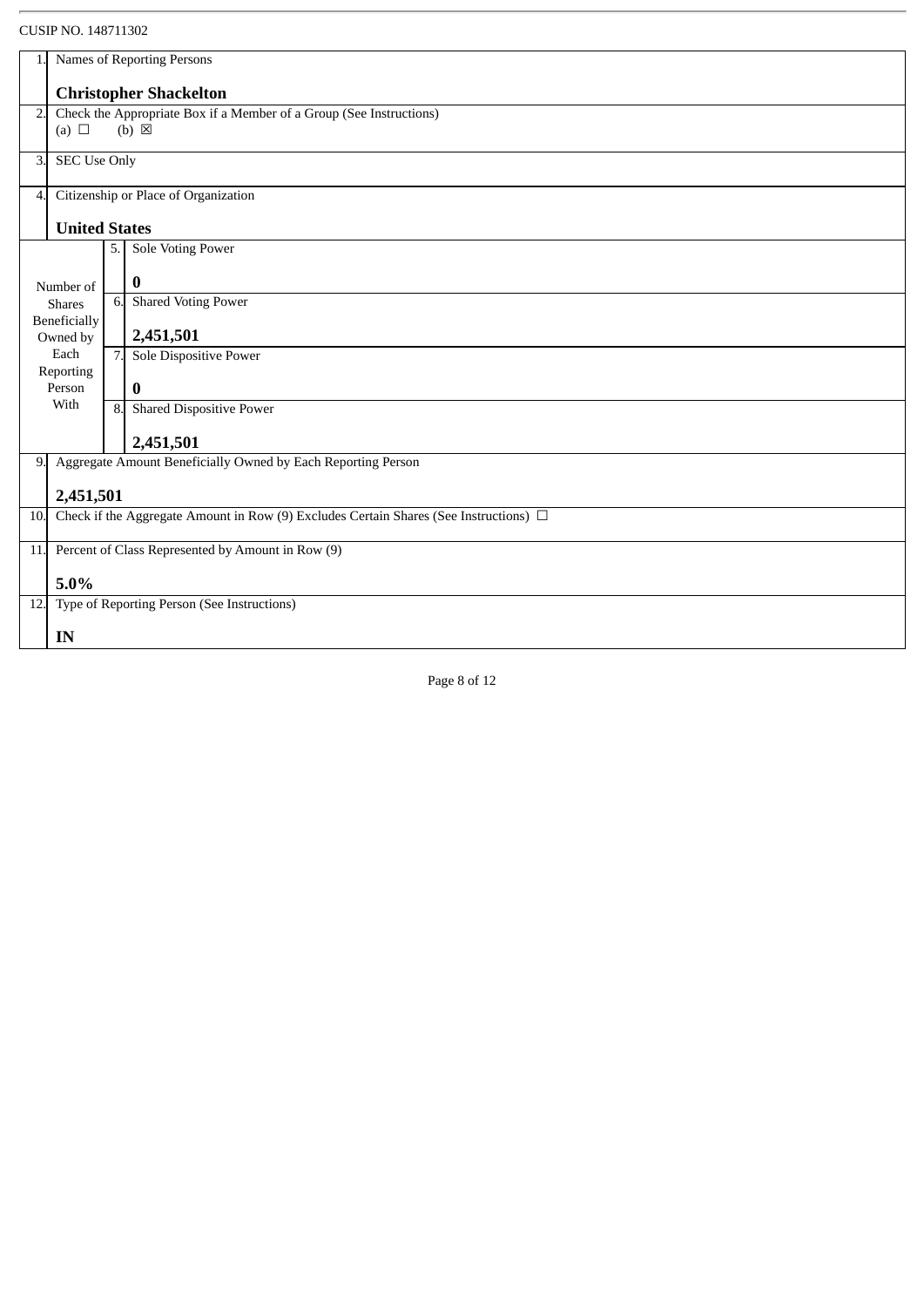#### **Item 1.**

- (a) Name of Issuer
	- Casual Male Retail Group, Inc.
- (b) Address of Issuer's Principal Executive Offices 555 Turnpike Street Canton, MA 02021

#### **Item 2.**

(a) Name of Person Filing

This Schedule 13G is being filed on behalf of Coliseum Capital Management, LLC ("CCM"), Coliseum Capital, LLC ("CC"), Coliseum Capital Partners, L.P. ("CCP"), Coliseum Capital Partners II, L.P. ("CCP2"), Blackwell Partners, LLC ("Blackwell"), Adam Gray ("Gray") and Christopher Shackelton ("Shackelton" and together with CCM, CC, CCP, CCP2, Blackwell and Gray, the "Reporting Persons").

(b) Address of Principal Business office or, if None, Residence

The address of the principal business and office of the Reporting Persons (other than Blackwell) is Metro Center, 1 Station Place, 7th Floor South, Stamford CT 06902. The address of the principal business and office of Blackwell is c/o DUMAC, LLC, 406 Blackwell Street, Suite 300, Durham, NC 27701.

- (c) Citizenship
	- (i) CCM is a Delaware limited liability company
	- (ii) CC is a Delaware limited liability company
	- (iii) CCP is a Delaware limited partnership
	- (iv) CCP2 is a Delaware limited partnership
	- (v) Blackwell is a Georgia limited liability company
	- (vi) Gray is a United States citizen
	- (vii) Shackelton is a United States citizen
- (d) Title of Class of Securities
- Common Stock, Par Value \$0.01 Per Share (the "Common Stock")
- (e) CUSIP No.

148711302

Page 9 of 12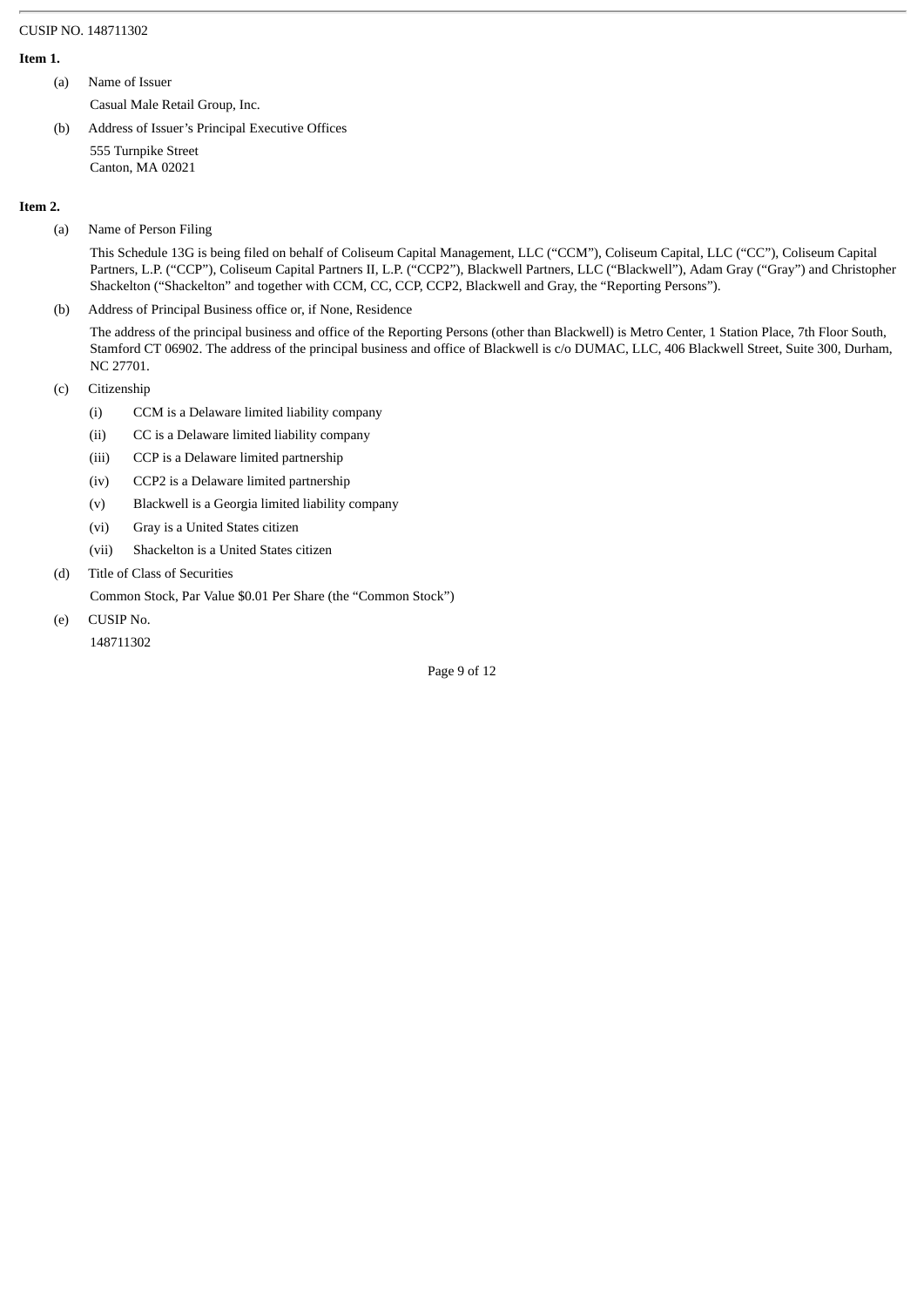#### **Item 3. If this statement is filed pursuant to §§ 240.13d-1(b), or 240.13d-2(b) or (c), check whether the person filing is a:**

- (a)  $\Box$  Broker or dealer registered under section 15 of the Act (15 U.S.C. 78c).
- (b)  $\Box$  Bank as defined in section 3(a)(6) of the Act (15 U.S.C. 78c).
- (c)  $\Box$  Insurance company as defined in section 3(a)(19) of the Act (15 U.S.C. 78c).<br>(d)  $\Box$  Investment company registered under section 8 of the Investment Company *l*
- (d)  $\Box$  Investment company registered under section 8 of the Investment Company Act (15 U.S.C. 80a-8).<br>(e)  $\Box$  An investment adviser in accordance with § 240.13d-1(b)(1)(ii)(E).
- □ An investment adviser in accordance with § 240.13d-1(b)(1)(ii)(E). □ An employee benefit plan or endowment fund in accordance with §
- (f)  $\Box$  An employee benefit plan or endowment fund in accordance with § 240.13d-1(b)(ii)(F).
- (g)  $\Box$  A parent holding company or control person in accordance with § 240.13d-1(b)(1)(ii)(G).<br>(h)  $\Box$  A savings association as defined in Section 3(b) of the Federal Deposit Insurance Act (12
- A savings association as defined in Section 3(b) of the Federal Deposit Insurance Act (12 U.S.C. 1813).
- (i)  $\Box$ A church plan that is excluded from the definition of an investment company under section  $3(c)(14)$  of the Investment Company Act of 1940 (15 U.S.C. 80a-3).
- (i)  $\Box$  A non-U.S. institution in accordance with § 240.13d-1(b)(1)(ii)(J).
- (k)  $\Box$  Group in accordance with § 240.13d-1(b)(ii)(J).

If filing as a non-U.S. institution in accordance with §240.13d-1(b)(1)(ii)(J), please specify the type of institution:

#### **Item 4. Ownership**

The information relating to the beneficial ownership of Common Stock by each of the Reporting Persons set forth in Rows 5 through 9 and Row 11 of the cover pages hereto is incorporated herein by reference.

The ownership percentage of each Reporting Person set forth in Row 11 of the cover pages hereto has been calculated based on an assumed total of 48,594,796 shares of Common Stock outstanding as of October 27, 2012, as reported in the Issuer's Quarterly Report for period ended October 27, 2012 on Form 10-Q, as filed with the Securities and Exchange Commission on November 16, 2012.

Page 10 of 12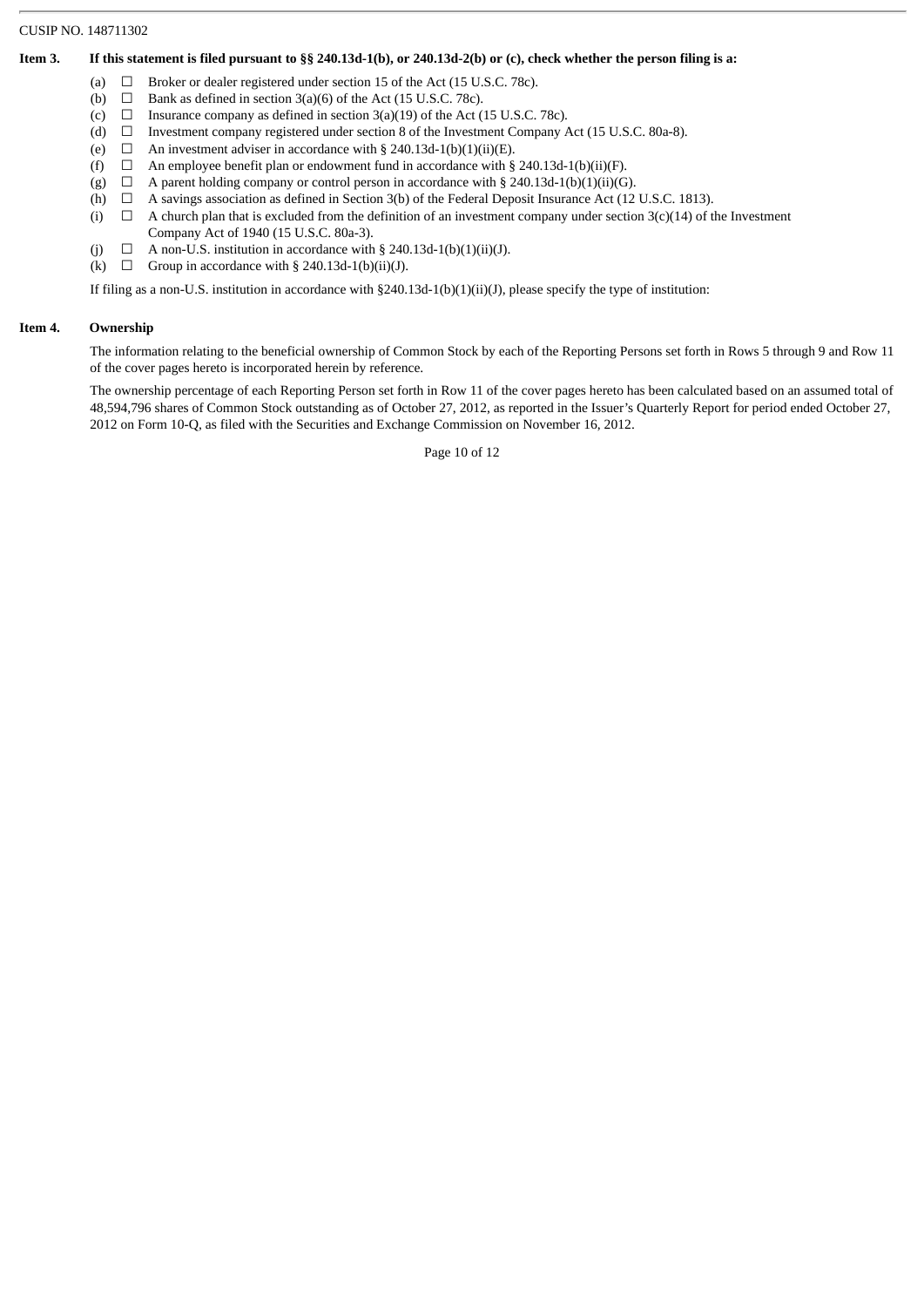#### **Item 5. Ownership of Five Percent or Less of a Class.**

If this statement is being filed to report the fact that as of the date hereof the reporting person has ceased to be the beneficial owner of more than five percent of the class securities, check the following  $\Box$ 

**Item 6. Ownership of More than Five Percent on Behalf of Another Person.**

Not applicable.

**Item 7. Identification and Classification of the Subsidiary Which Acquired the Security Being Reported on By the Parent Holding Company or Control Person.**

Not applicable.

#### **Item 8. Identification and Classification of Members of the Group.**

The Reporting Persons may be deemed to be members of a group with respect to the Common Stock owned of record by CCP, CCP2 and Blackwell. CCP is the record owner of 1,516,661 shares of Common Stock, CCP2 is the record owner of 17,043, and Blackwell is the record owner of 917,797 shares of Common Stock.

#### **Item 9. Notice of Dissolution of Group.**

Not applicable

#### **Item 10. Certifications**

By signing below, I certify that, to the best of my knowledge and belief, the securities referred to above were not acquired and are not held for the purpose of or with the effect of changing or influencing the control of the issuer of the securities and were not acquired and are not held in connection with or as a participant in any transaction having that purpose or effect.

Page 11 of 12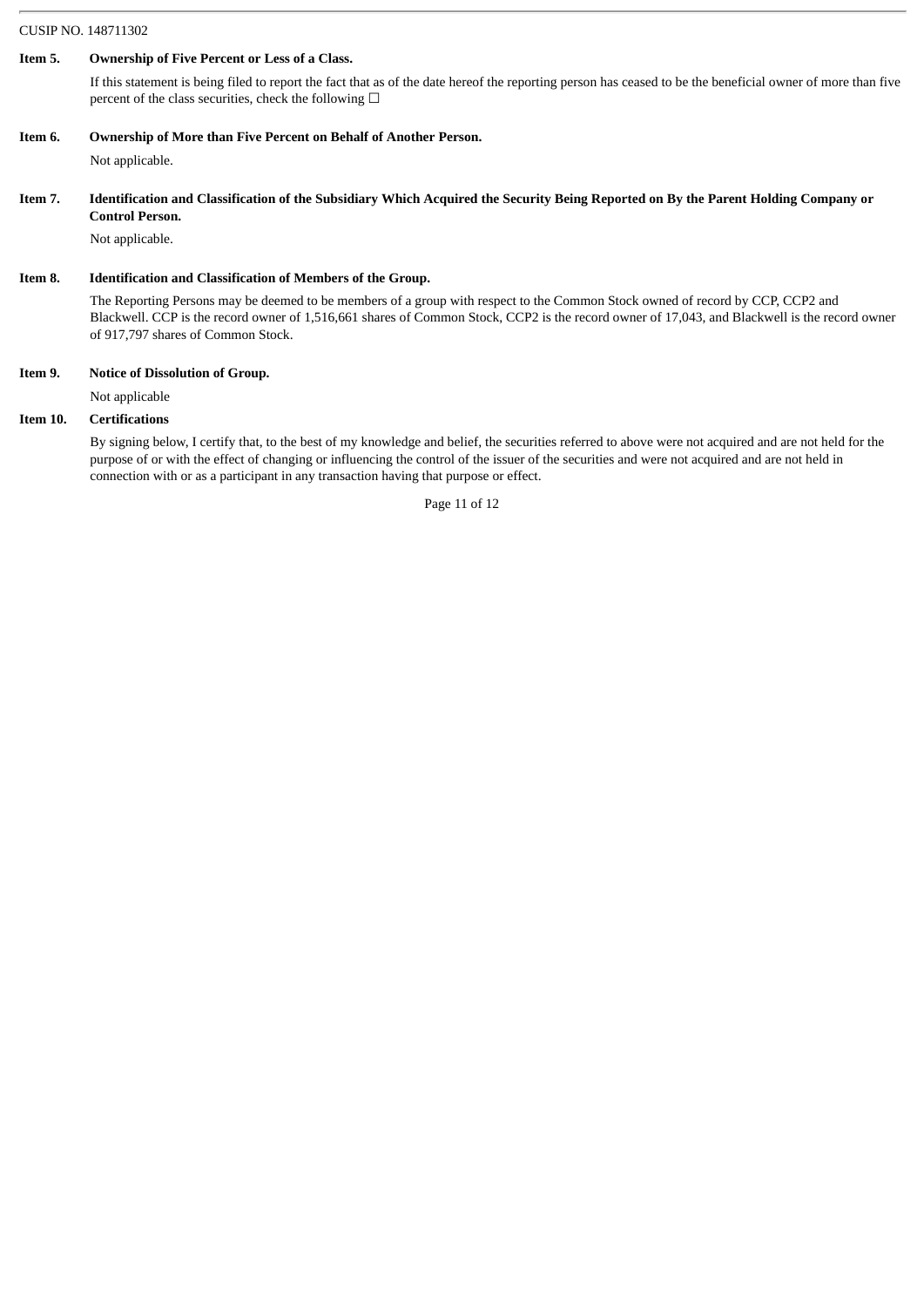#### **SIGNATURES**

After reasonable inquiry and to the best of my knowledge and belief, I certify that the information set forth in this statement is true, complete and correct.

Dated: November 26, 2012

#### **COLISEUM CAPITAL MANAGEMENT, LLC COLISEUM CAPITAL, LLC**

By: /s/ Christopher Shackelton By: /s/ Christopher Shackelton By Christopher Shackelton, Manager **Adam Gray, Manager** Adam Gray, Manager

#### **COLISEUM CAPITAL PARTNERS, L.P. COLISEUM CAPITAL PARTNERS II, L.P.**

By: Coliseum Capital, LLC, General Partner **By: Coliseum Capital, LLC, General Partner** 

By:  $/$ s/ Adam Gray By:

### **BLACKWELL PARTNERS, LLC ADAM GRAY**

 By: Coliseum Capital Management, LLC, Attorney-in-fact

By: /s/ Adam Gray Adam Gray, Manager **Adam Gray** 

### **CHRISTOPHER SHACKELTON**

/s/ Christopher Shackelton Christopher Shackelton

By /s/ Adam Gray

By: /s/ Adam Gray Adam Gray, Manager **Adam Gray, Manager** Adam Gray, Manager

/s/ Adam Gray

Page 12 of 12